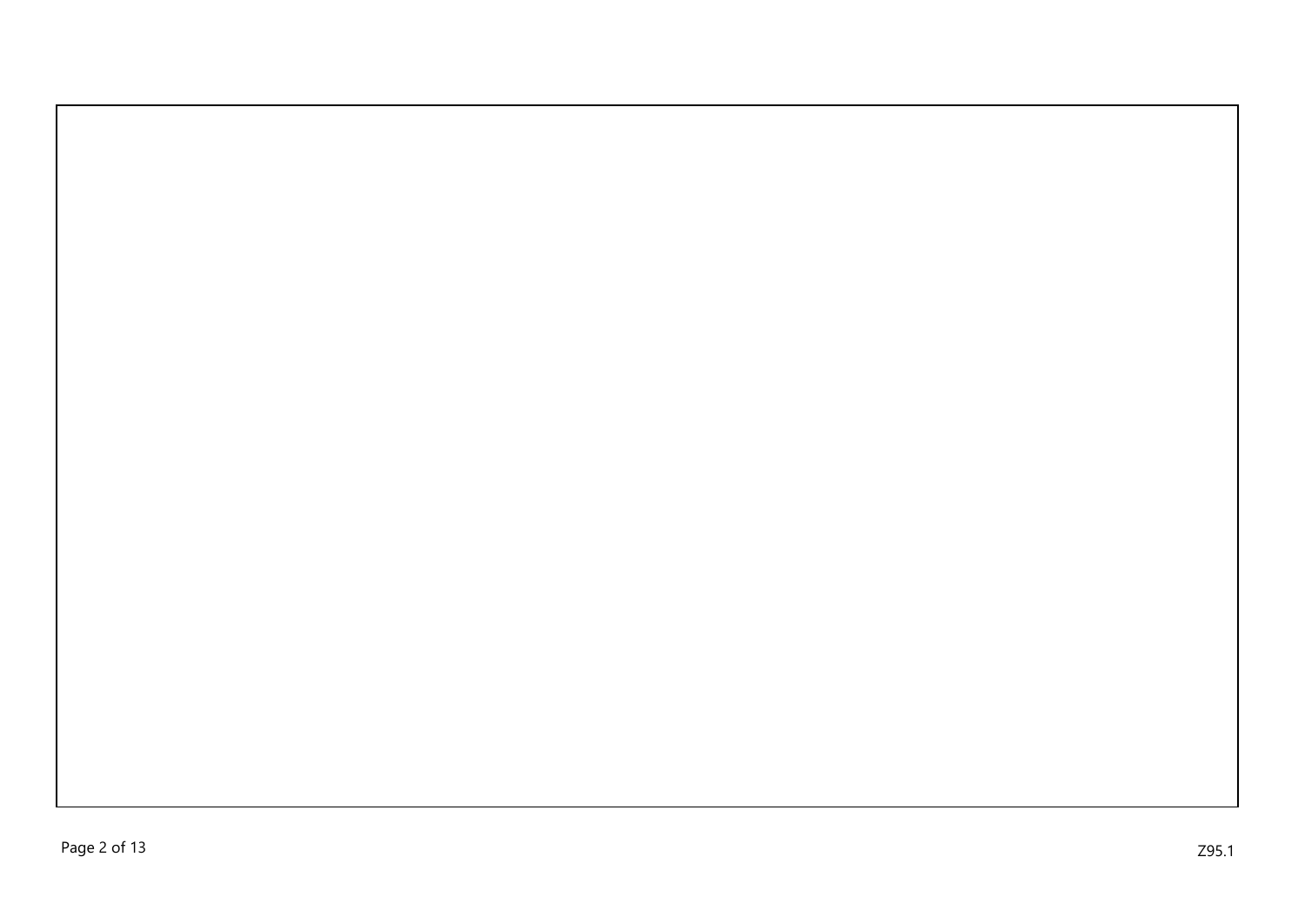| #              | Island         | House Name                | Name                | Sex       | <b>National ID</b> | ، ه ، ره<br>مره برگ                              | يترمثر                                                                                                                                                                                                                          |
|----------------|----------------|---------------------------|---------------------|-----------|--------------------|--------------------------------------------------|---------------------------------------------------------------------------------------------------------------------------------------------------------------------------------------------------------------------------------|
|                | B. Fulhadhoo   |                           |                     |           |                    |                                                  |                                                                                                                                                                                                                                 |
|                | B. Fulhadhoo   | Guleynooranmaage          | Eman Abdu Raheem    | M         | A313262            | و در و در ه و د بر<br>می موسویس پر بر            | ر محمد مصر معدد                                                                                                                                                                                                                 |
|                | F. Bilehdhoo   |                           |                     |           |                    |                                                  |                                                                                                                                                                                                                                 |
| $\mathcal{P}$  | F. Bilehdhoo   | Saljamge                  | Ahmed Viaam         | M         | A235580            | ر ه د ه ،<br>سروج و د                            | גם ג פתיכ                                                                                                                                                                                                                       |
|                | F. Nilandhoo   |                           |                     |           |                    |                                                  |                                                                                                                                                                                                                                 |
| $\overline{3}$ | F. Nilandhoo   | Hiyaleege                 | Ibrahim Riyaz       | M         | A237292            | ر پرېږ ؟                                         | رەتزىر ئىرتى                                                                                                                                                                                                                    |
| $\overline{4}$ | F. Nilandhoo   | Sosunge                   | Ahmed Mansoor       | M         | A130296            | جريره ۽                                          | ره ر د در در در د<br>پرپروتر کوشیدنمر                                                                                                                                                                                           |
|                | Gn. Fuvahmulah |                           |                     |           |                    |                                                  |                                                                                                                                                                                                                                 |
| 5              | Gn. Fuvahmulah | Funaadu. Loopin           | Mohamed Yooh        | M         | A275362            | ژىندى تۇپرىتىر                                   | و ره ر و<br><i>و پر</i> و تر                                                                                                                                                                                                    |
| 6              | Gn. Fuvahmulah | Hoadhadu. Asseyri Vaadhee | Ibrahim Mohamed     | M         | A281789            | ج رحب مده عدم معردة مد<br>  روح مده المسلم مراجع | و ر ه ر د<br><i>و پر</i> و تر<br>ە ھەترىر <sup>ە</sup>                                                                                                                                                                          |
| $\overline{7}$ | Gn. Fuvahmulah | Hoadhadu. Asseyri Vaadhee | Abdullah Mohamed    | M         | A378755            | ج ر و ده ده سور ده د                             | برە تراللە<br>و رە ر د<br><i>د بە</i> پەر                                                                                                                                                                                       |
| 8              | Gn. Fuvahmulah | Hoadhadu. Himeyn          | Mohamed Zian Waseem | ${\sf M}$ | A274784            | ج رج، رب <mark>ي ج</mark> و                      | ورەرو برقرۇسوۋ                                                                                                                                                                                                                  |
|                | HA. Ihavandhoo |                           |                     |           |                    |                                                  |                                                                                                                                                                                                                                 |
| 9              | HA. Ihavandhoo | <b>Gold House</b>         | Hussain Sameer      | ${\sf M}$ | A270650            | ە ە ە ر دەر<br>ئەنزى ئىرەرگ                      | يز سكر مكر مسكر مركز الم                                                                                                                                                                                                        |
| 10             | HA. Ihavandhoo | Janbumaage                | Hussain Rasheed     | M         | A105472            | ر ه د و »<br>تع سرحه تر د                        | ج کے مرکز مرکب مرکب کے مرکز کے مرکز اور کر اس کے مرکز کے مرکز کے مرکز کے مرکز کے مرکز کے مرکز کے مرکز کے مرکز<br>مرکز کے مرکز کے مرکز کے مرکز کے مرکز کے مرکز کے مرکز کے مرکز کے مرکز کے مرکز کے مرکز کے مرکز کے مرکز کے مرکز ک |
| 11             | HA. Ihavandhoo | Nalahiyaage               | Mohamed Waheed      | M         | A141442            | ىئە ئۆسرەترى<br>سىرى <i>خى</i> رىر               | ورەر دىر د                                                                                                                                                                                                                      |
| 12             | HA. Ihavandhoo | Saahee Manzil             | Abdul Aleem Ibrahim | M         | A270441            | <i>گەر ئە</i> ھبىر بى                            | גם בפגב גם הבינב                                                                                                                                                                                                                |
| 13             | HA. Ihavandhoo | Shaharu Aabaadhu          | Ali Niyaaz          | M         | A268627            | ر ر د د د د<br>شر ر بر د ځ تر                    | أوسمع المسترجم                                                                                                                                                                                                                  |
| 14             | HA. Ihavandhoo | Thandiraiymaage           | Mohamed Shaaheen    | ${\sf M}$ | A268654            |                                                  | ورەرو شرىر                                                                                                                                                                                                                      |
| 15             | HA. Ihavandhoo | Zenith                    | Mohamed Huzam       | ${\sf M}$ | A259544            | ي<br>سم سرچ                                      | ورەر د دەە<br><i>دىد</i> ردىر رى                                                                                                                                                                                                |
|                | HA. Maarandhoo |                           |                     |           |                    |                                                  |                                                                                                                                                                                                                                 |
| 16             | HA. Maarandhoo | Malas                     | Adam Faheem         | M         | A295259            | ئەئرىشە                                          | أرمزو تررو                                                                                                                                                                                                                      |
| 17             | HA. Maarandhoo | Misurugadhakoalhige       | Jinaah Haroon       | ${\sf M}$ | A258860            | و رحمت در در م<br>و سنگوی تورد و ی               | تردد ه<br>و شر <sup>ه</sup>                                                                                                                                                                                                     |
|                | HA. Muraidhoo  |                           |                     |           |                    |                                                  |                                                                                                                                                                                                                                 |
| 18             | HA. Muraidhoo  | <b>Blue Star</b>          | Mohamed Shimree     | M         | A292255            | ە دورە بەر<br>ھۆرسىۋىر                           | ورەرو ھوير                                                                                                                                                                                                                      |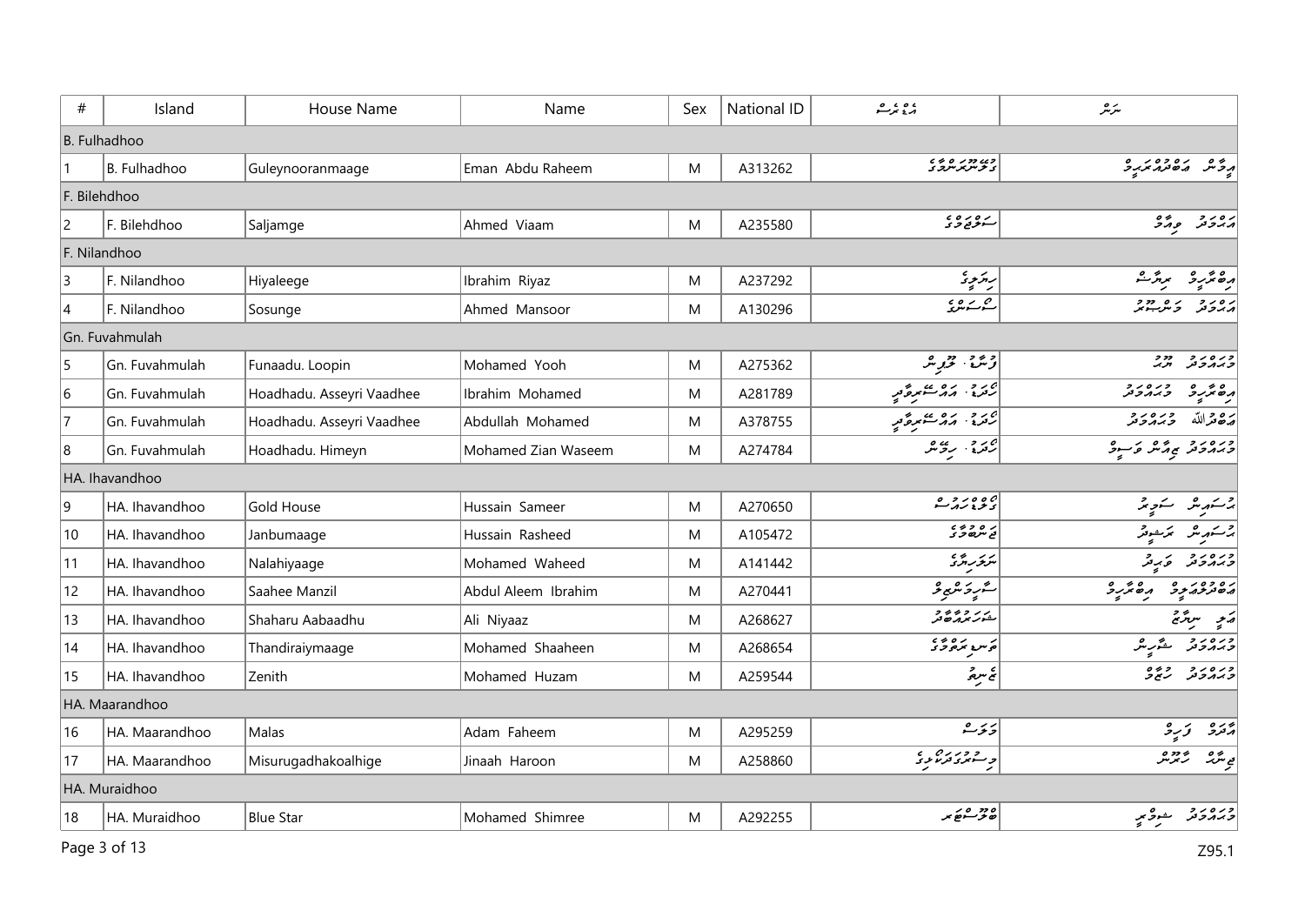| 19    | HA. Muraidhoo       | Daisy Villa            | Ahmed Sifaz                | M           | A292013 | ېم پېړۍ تر                                                          | أرور والمسوقري                         |
|-------|---------------------|------------------------|----------------------------|-------------|---------|---------------------------------------------------------------------|----------------------------------------|
| 20    | HA. Muraidhoo       | Deans Villa            | Mohamed Nizam              | M           | A092880 | ، پرګ موځه                                                          | ورەرو سۆۋ                              |
| 21    | HA. Muraidhoo       | Muthee                 | Ahmed Shuraih              | M           | A259883 | و<br>حرمج                                                           | رەرو شەر                               |
| 22    | HA. Muraidhoo       | Rangiri                | Moomin Ibrahim             | M           | A292425 | برىر<br>مەشرىر                                                      | ورومر رەئزىر                           |
| 23    | HA. Muraidhoo       | Sleet                  | Mohamed Rasheed            | M           | A079383 | سكوچ                                                                | ورەرو كەنبەتر                          |
|       | HDh. Kulhudhuffushi |                        |                            |             |         |                                                                     |                                        |
| 24    | HDh. Kulhudhuffushi | Himitheege             | Ahnaf Ahmed                | M           | A227958 | ر و هو د<br>ر ريو                                                   | برە برە برەر                           |
| 25    | HDh. Kulhudhuffushi | Veyodhoshuge           | Aboobakuru Ali             | M           | A040479 | ړ پوپو و ړ<br>تو پر تر سر پ                                         |                                        |
|       | HDh. Kumundhoo      |                        |                            |             |         |                                                                     |                                        |
| 26    | HDh. Kumundhoo      | Veevaru                | Shafiu Hassan              | M           | A230675 | ە ئە ئەتر<br>ئە                                                     | ڪوري پرڪش                              |
|       | HDh. Naivaadhoo     |                        |                            |             |         |                                                                     |                                        |
| 27    | HDh. Naivaadhoo     | Bahaaru                | Ahmed Mukhuthar            | M           | A228937 | ەرپەر                                                               | ره رو وه دو.<br>مهرونس ورهمه           |
|       | HDh. Nolhivaran     |                        |                            |             |         |                                                                     |                                        |
| 28    | HDh. Nolhivaran     | Amshaa                 | Ali Zaeem                  | M           | A102004 | برەيئە                                                              | أتذبح بخامياته                         |
|       | HDh. Nolhivaranfaru |                        |                            |             |         |                                                                     |                                        |
| 29    | HDh. Nolhivaranfaru | Athamaage              | Adam Naseer                | M           | A146523 | ر ر د »<br>د ه د د                                                  | وكرو الكرسومر                          |
|       | K. Kaashidhoo       |                        |                            |             |         |                                                                     |                                        |
| 30    | K. Kaashidhoo       | Athamaage              | Nihaam Mohamed             | M           | A329016 | ر ر د »<br>پره <del>ر</del> د                                       | سرجان وره د و.<br>سربرگر از جاند و تعر |
|       | Lh. Hinnavaru       |                        |                            |             |         |                                                                     |                                        |
| 31    | Lh. Hinnavaru       | Maaolhu                | Mohamed Ibrahim            | M           | A038611 | پر بر و<br>و آر ک                                                   | כמחכת הסתניב                           |
|       | Lh. Kurendhoo       |                        |                            |             |         |                                                                     |                                        |
| 32    | Lh. Kurendhoo       | New life               | Hussain Samin Abdul Wahhab | M           | A216147 | سرچم ترو                                                            |                                        |
| Male' |                     |                        |                            |             |         |                                                                     |                                        |
| 33    | Male'               | Dhaftharu. No RS 12915 | Hawwa Fahumiyya            | $\mathsf F$ | A015764 | تروم پر. سَرْسْھَ پُر - 12915                                       | برە زرەپەر                             |
| 34    | Male'               | Dhaftharu. No RS 5455  | Hussain Shukree            | M           | A059617 | رەرى ئەنگەن ئەن 5455                                                | جر شہر میں مقام ہے<br>م                |
| 35    | Male'               | G. Male Hiyaa 1 15-03  | Mohamed Hanan              | M           | A348360 | $15-03$ $1 \stackrel{\bullet}{\sim} 3$ $\stackrel{\bullet}{\sim} 3$ | ورەرو بەش                              |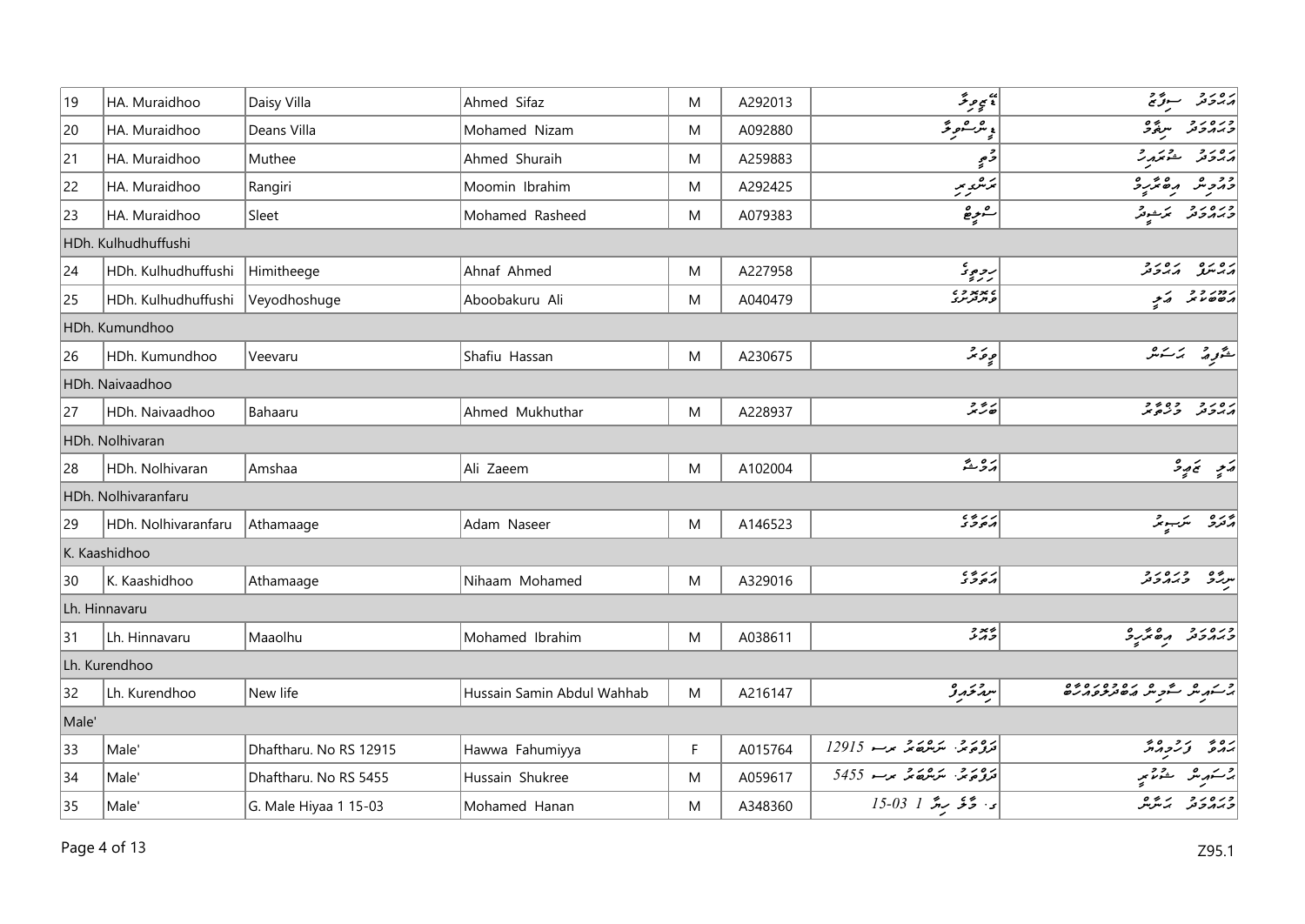| R. Alifushi |                                   |                       |                    |           |         |                                   |                                                                                                                                                                                                                                                                                                                             |
|-------------|-----------------------------------|-----------------------|--------------------|-----------|---------|-----------------------------------|-----------------------------------------------------------------------------------------------------------------------------------------------------------------------------------------------------------------------------------------------------------------------------------------------------------------------------|
| 36          | R. Alifushi                       | Dhoalhanbuge          | Yoosuf Naeem       | M         | A078180 | ہ ر د د ء<br>ترتر سر <i>ھ ی</i>   | سمدود<br>دز مەدى                                                                                                                                                                                                                                                                                                            |
|             | R. Hulhudhuffaaru                 |                       |                    |           |         |                                   |                                                                                                                                                                                                                                                                                                                             |
| 37          | R. Hulhudhuffaaru                 | Raiyvilaage           | Abdullah Humaidh   | M         | A315927 | ىرە ھەتتى<br>ئىزە ھەمىسى          | مَصْعَراللّه بركرمر                                                                                                                                                                                                                                                                                                         |
|             | R. Kandholhudhoo                  |                       |                    |           |         |                                   |                                                                                                                                                                                                                                                                                                                             |
| 38          | R. Kandholhudhoo                  | Kurikeelage           | Ahmed Abdul Kareem | M         | A084975 | ئەبرىدىمى<br>  ئاسرىيە بىرى       | נפני נפיפנים<br>הגבע הסעיפית                                                                                                                                                                                                                                                                                                |
| R. Vaadhoo  |                                   |                       |                    |           |         |                                   |                                                                                                                                                                                                                                                                                                                             |
| 39          | R. Vaadhoo                        | <b>Wind Star</b>      | Ibrahim Naafizu    | ${\sf M}$ | A236215 | ع مثن مشقعه                       | سَّرُوِجُ<br>ەر ھەترىر <i>2</i>                                                                                                                                                                                                                                                                                             |
| S. Feydhoo  |                                   |                       |                    |           |         |                                   |                                                                                                                                                                                                                                                                                                                             |
| 40          | S. Feydhoo                        | <b>Bahaaru Manzil</b> | Ahmed Shiyam       | ${\sf M}$ | A022393 | ە ئەبرىز ئىرىپى ئى                | $\begin{pmatrix} 0 & 0 & 0 & 0 & 0 \\ 0 & 0 & 0 & 0 & 0 \\ 0 & 0 & 0 & 0 & 0 \\ 0 & 0 & 0 & 0 & 0 \\ 0 & 0 & 0 & 0 & 0 \\ 0 & 0 & 0 & 0 & 0 \\ 0 & 0 & 0 & 0 & 0 \\ 0 & 0 & 0 & 0 & 0 \\ 0 & 0 & 0 & 0 & 0 \\ 0 & 0 & 0 & 0 & 0 \\ 0 & 0 & 0 & 0 & 0 \\ 0 & 0 & 0 & 0 & 0 & 0 \\ 0 & 0 & 0 & 0 & 0 & 0 \\ 0 & 0 & 0 & 0 & $ |
| 41          | S. Feydhoo                        | Raihaanuge            | Riffathulla Hashim | M         | A102226 | بر بر بر د ،<br>مرد بر سر         | مروح حرفه الله گرشود                                                                                                                                                                                                                                                                                                        |
|             | S. Hithadhoo                      |                       |                    |           |         |                                   |                                                                                                                                                                                                                                                                                                                             |
| 42          | S. Hithadhoo                      | Kinaareege            | Ali Ahmed          | M         | A162631 | ىر مترىبرى<br>بر                  | أړنو پرورو                                                                                                                                                                                                                                                                                                                  |
|             | S. Maradhoo                       |                       |                    |           |         |                                   |                                                                                                                                                                                                                                                                                                                             |
| 43          | S. Maradhoo                       | Shabunameege          | Abdulla Fahmee     | ${\sf M}$ | A131689 | ے کے سر <sub>حی</sub> کی          | صصرالله وترحي                                                                                                                                                                                                                                                                                                               |
|             | S. Maradhoo Feydhoo               |                       |                    |           |         |                                   |                                                                                                                                                                                                                                                                                                                             |
| 44          | S. Maradhoo Feydhoo Noohiri       |                       | Ibrahim Azin       | ${\sf M}$ | A281579 | چژبر بر<br>سربر                   |                                                                                                                                                                                                                                                                                                                             |
| 45          | S. Maradhoo Feydhoo Rihigiriteege |                       | Ilyas Mahir        | M         | A016733 | ا پر ری بر جا دی<br>سر ری بر جا د | روبرے وری <sub>د</sub>                                                                                                                                                                                                                                                                                                      |
|             | S. Meedhoo                        |                       |                    |           |         |                                   |                                                                                                                                                                                                                                                                                                                             |
| 46          | S. Meedhoo                        | Benhaage              | Mohamed Shahid     | ${\sf M}$ | A082892 | ې ۵ پرې<br>خ <i>ه مرگ</i> ي       | ورەرو شرىر<br><i>دىنەدى</i> ر شرىر                                                                                                                                                                                                                                                                                          |
| 47          | S. Meedhoo                        | Dheyliya Vaadhee      | Abdulla Saamiu     | M         | A269383 | تشرو ترگر تو                      | ستمره<br>ەھىراللە                                                                                                                                                                                                                                                                                                           |
| 48          | S. Meedhoo                        | Haajaraage            | Abdulla Shamheed   | M         | A270246 | ہ ر د د<br>رقع ہوی                | ستوگر تر<br>برە قراللە                                                                                                                                                                                                                                                                                                      |
| 49          | S. Meedhoo                        | Huvadhumaa Villa      | Ali Zaryr          | M         | A013270 | <i>ر د و و څ</i>                  | أرشح بمستح سيرتكز                                                                                                                                                                                                                                                                                                           |
| 50          | S. Meedhoo                        | Omaan                 | Ahmed Mukhthar     | M         | A023246 | بر دی<br>مرح س                    | ره رو ووډو<br>مهرونو ورهمر                                                                                                                                                                                                                                                                                                  |
| 51          | S. Meedhoo                        | <b>Violet House</b>   | Ahmed Amjad        | ${\sf M}$ | A080729 | ۇرۇھ رەر م                        | ر ەر د پرەر د<br>مەركىس مەرقى تىر                                                                                                                                                                                                                                                                                           |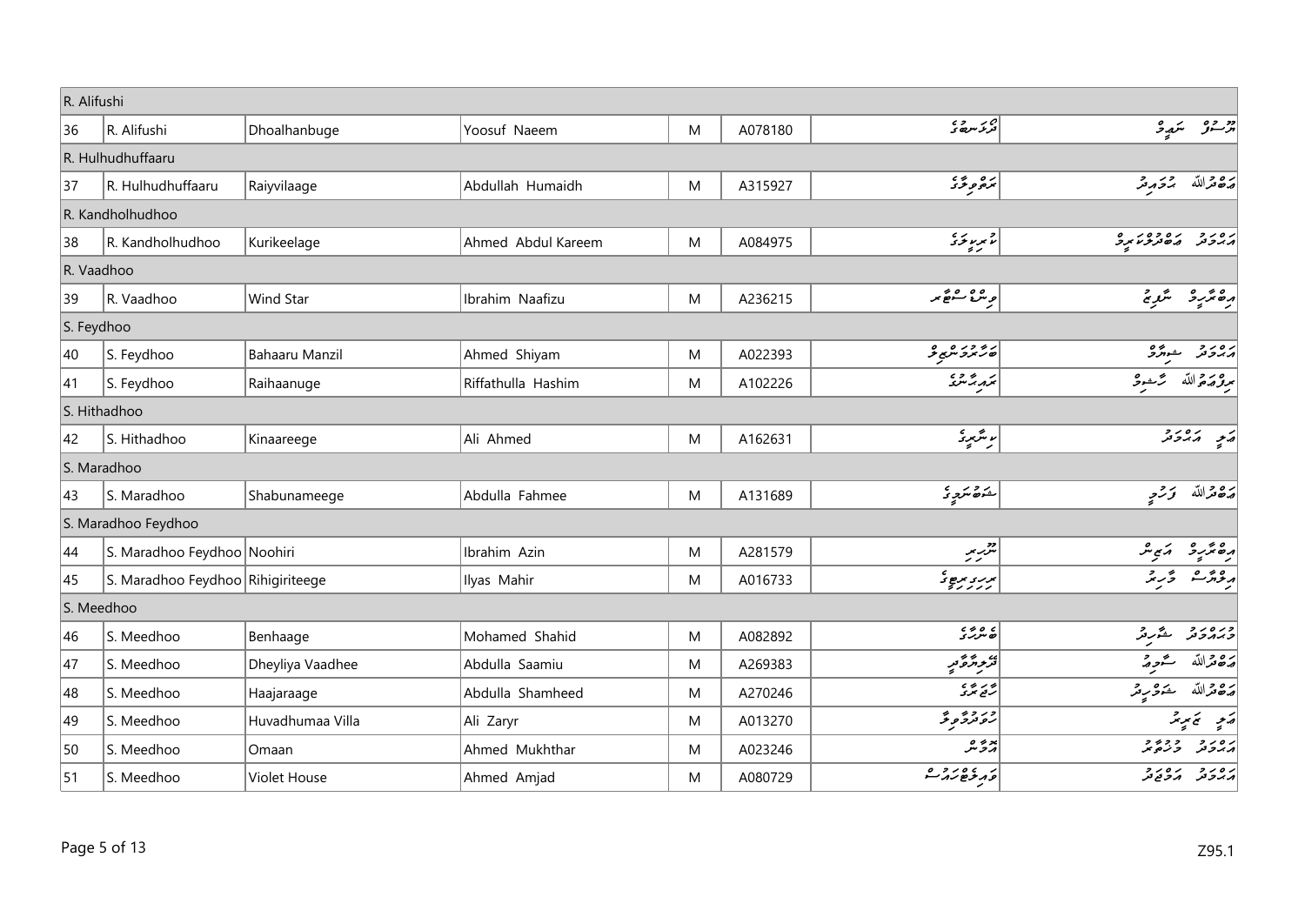|    | <b>Sh. Kanditheemu</b> |                 |                        |   |         |                                 |                                                                     |
|----|------------------------|-----------------|------------------------|---|---------|---------------------------------|---------------------------------------------------------------------|
| 52 | Sh. Kanditheemu        | Banafusaage     | Mohamed Razeen         | M | A147553 | پر بر دیم می<br>  جا سربی مسکوی | ورەرو ترى ش                                                         |
|    | Sh. Maaungoodhoo       |                 |                        |   |         |                                 |                                                                     |
| 53 | Sh. Maaungoodhoo       | Uduvilla ge     | Mohamed Hassan         | M | A264997 | د د په په<br>  د نا و تر د      | ورەرو برخش                                                          |
|    | Sh. Milandhoo          |                 |                        |   |         |                                 |                                                                     |
| 54 | Sh. Milandhoo          | All Paris       | Abdul Muhaimin Mohamed | M | A318918 | د و د بر ۹                      | ر ه د ه د ر<br>ه ه تر تر تر بر تر ش<br>و ره ر د<br>تر <i>پر</i> وتر |
| 55 | Sh. Milandhoo          | Bulbulaage      | Ali Ashraq             | M | A269391 | و و و د »<br><b>ت</b> ه نومو د  | ړیږ پر شویرتی                                                       |
| 56 | Sh. Milandhoo          | Filigasdhoshuge | Mohamed Zuhury         | M | A037760 | و بر صعود ء                     | כממכב ברא                                                           |
|    | Th. Hirilandhoo        |                 |                        |   |         |                                 |                                                                     |
| 57 | Th. Hirilandhoo        | Athamaa Villa   | Ahmed Fazeel           | M | A285808 | پر پر په پخه                    | پر ژ و<br>مشوقر                                                     |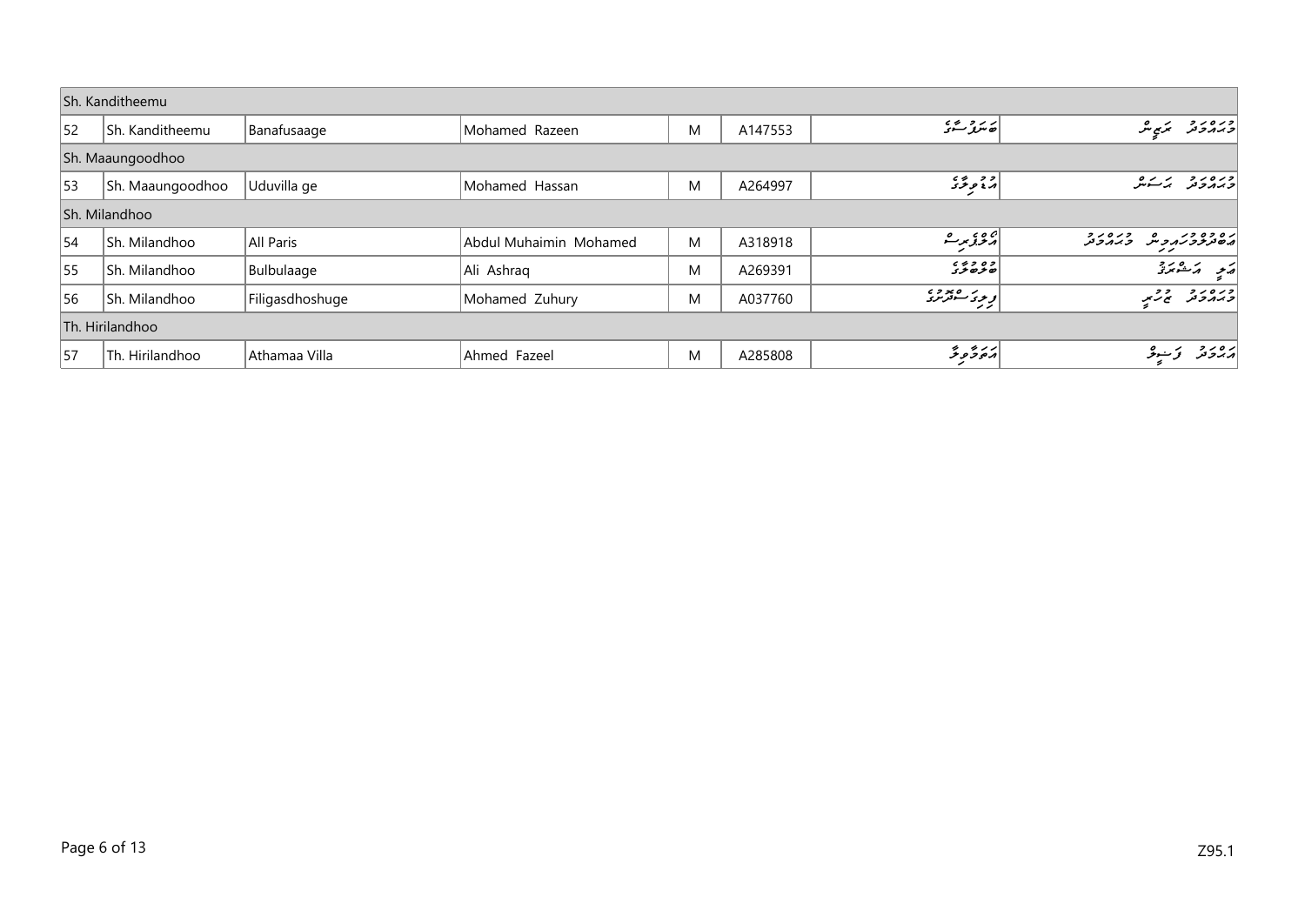## *w7qAn8m?sCw7mRo>u;wEw7mRw;sBo<*

| ' مرمر | 'يئرىثر: |
|--------|----------|
|        |          |
|        |          |
|        |          |

## *w7q9r@w7m>sCw7qHtFoFw7s;mAm=q7w7qHtFoFw7s;*

| ىر تە | $\mathcal{O} \times$<br>$\sim$ | $\sim$<br>. . | لترنثر |
|-------|--------------------------------|---------------|--------|
|       |                                |               |        |
|       |                                |               |        |
|       |                                |               |        |

| انترنثر: | $^{\circ}$ | يبرهر | $^{\circ}$<br>سرسر |
|----------|------------|-------|--------------------|
|          |            |       |                    |
|          |            |       |                    |
|          |            |       |                    |

| ' ئىرتىر: | سر سر |  |
|-----------|-------|--|
|           |       |  |
|           |       |  |
|           |       |  |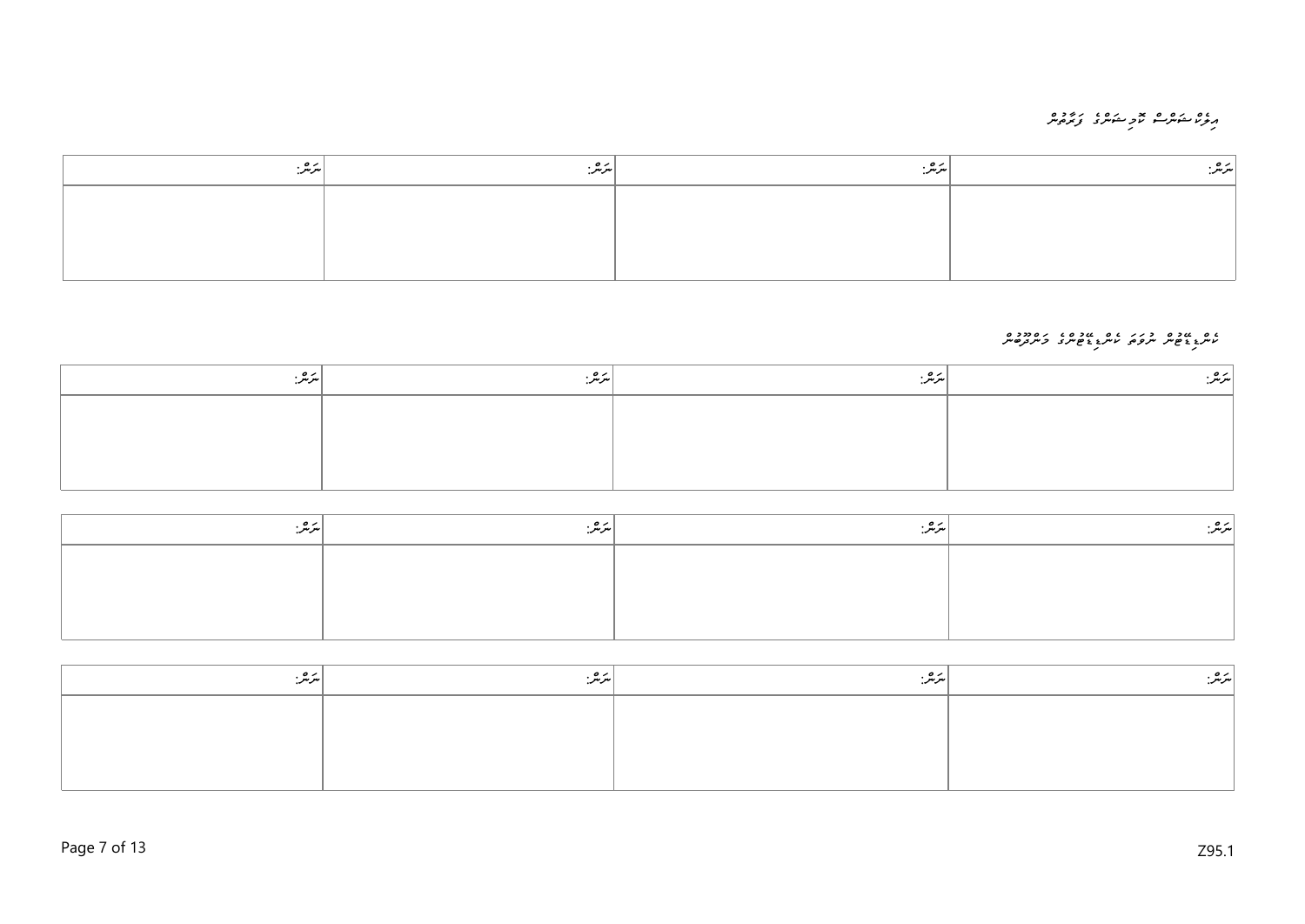| يره. | ο. | ا ير ه |  |
|------|----|--------|--|
|      |    |        |  |
|      |    |        |  |
|      |    |        |  |

| متريثر به | 。<br>'سرسر'۔ | يتزيترا | سرسر |
|-----------|--------------|---------|------|
|           |              |         |      |
|           |              |         |      |
|           |              |         |      |

| ىئرىتر. | $\sim$ | ا بر هه. | لىرىش |
|---------|--------|----------|-------|
|         |        |          |       |
|         |        |          |       |
|         |        |          |       |

| يترمثر | $^{\circ}$ | ىر پىر |
|--------|------------|--------|
|        |            |        |
|        |            |        |
|        |            |        |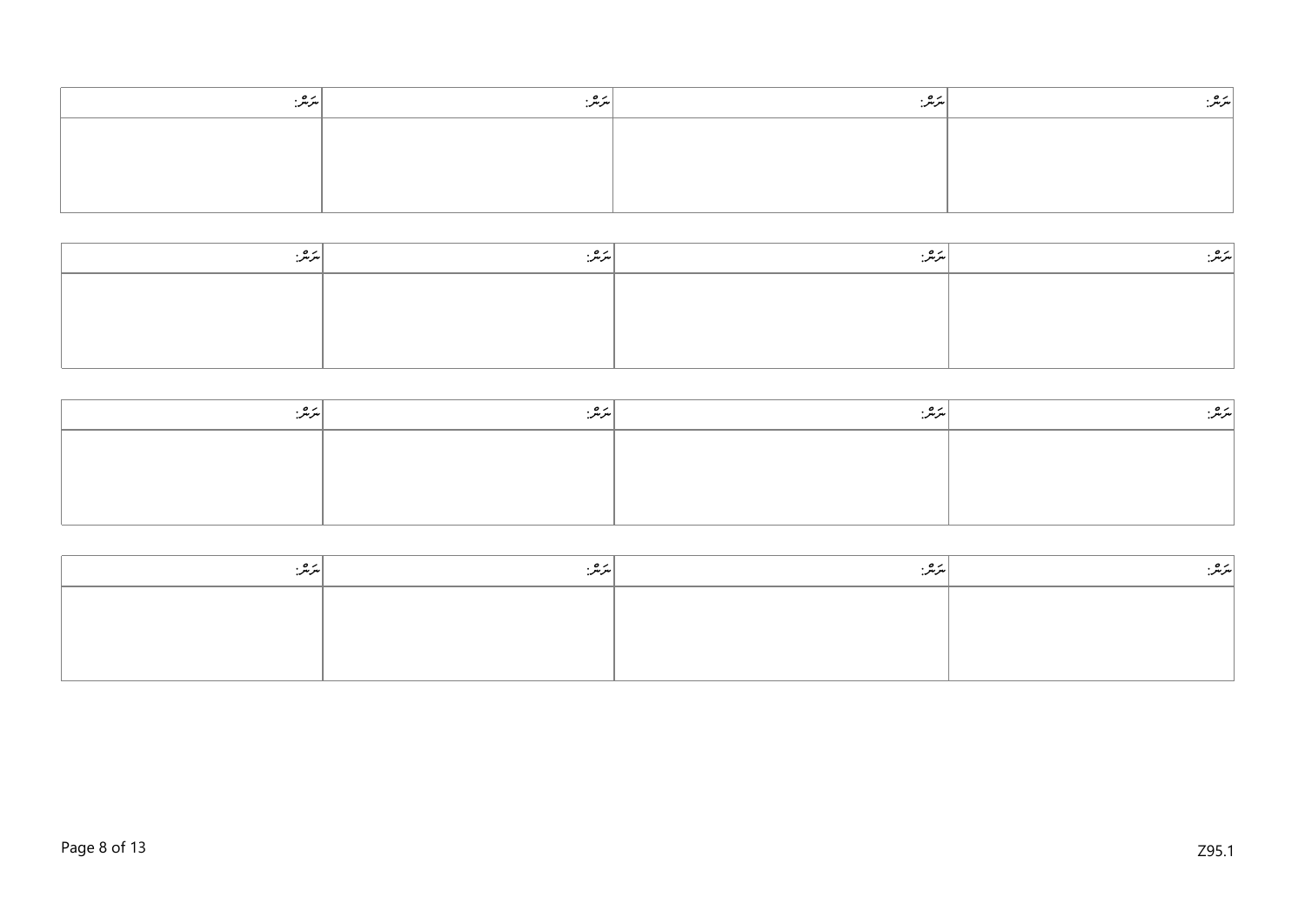| ير هو . | $\overline{\phantom{a}}$ | يرمر | اير هنه. |
|---------|--------------------------|------|----------|
|         |                          |      |          |
|         |                          |      |          |
|         |                          |      |          |

| ىر تىر: | $\circ$ $\sim$<br>" سرسر . | يبرحه | o . |
|---------|----------------------------|-------|-----|
|         |                            |       |     |
|         |                            |       |     |
|         |                            |       |     |

| كترنثر: | 。 | 。<br>سرسر. | o <i>~</i> |
|---------|---|------------|------------|
|         |   |            |            |
|         |   |            |            |
|         |   |            |            |

|  | . ه |
|--|-----|
|  |     |
|  |     |
|  |     |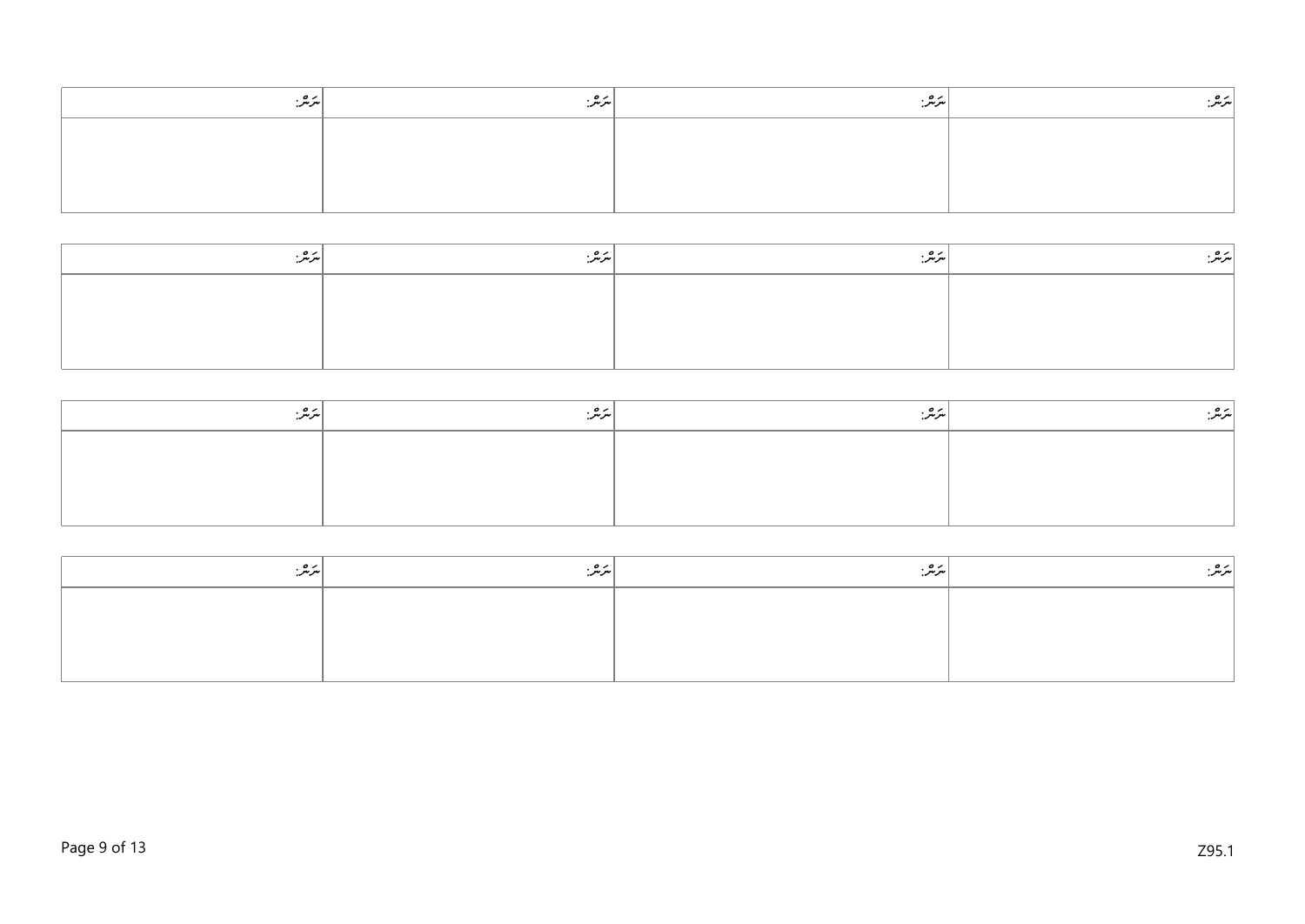| ير هو . | $\overline{\phantom{a}}$ | يرمر | اير هنه. |
|---------|--------------------------|------|----------|
|         |                          |      |          |
|         |                          |      |          |
|         |                          |      |          |

| ئىرتىر: | $\sim$<br>ا سرسر . | يئرمثر | o . |
|---------|--------------------|--------|-----|
|         |                    |        |     |
|         |                    |        |     |
|         |                    |        |     |

| كترنثر: | 。 | 。<br>سرسر. | o <i>~</i> |
|---------|---|------------|------------|
|         |   |            |            |
|         |   |            |            |
|         |   |            |            |

|  | . ه |
|--|-----|
|  |     |
|  |     |
|  |     |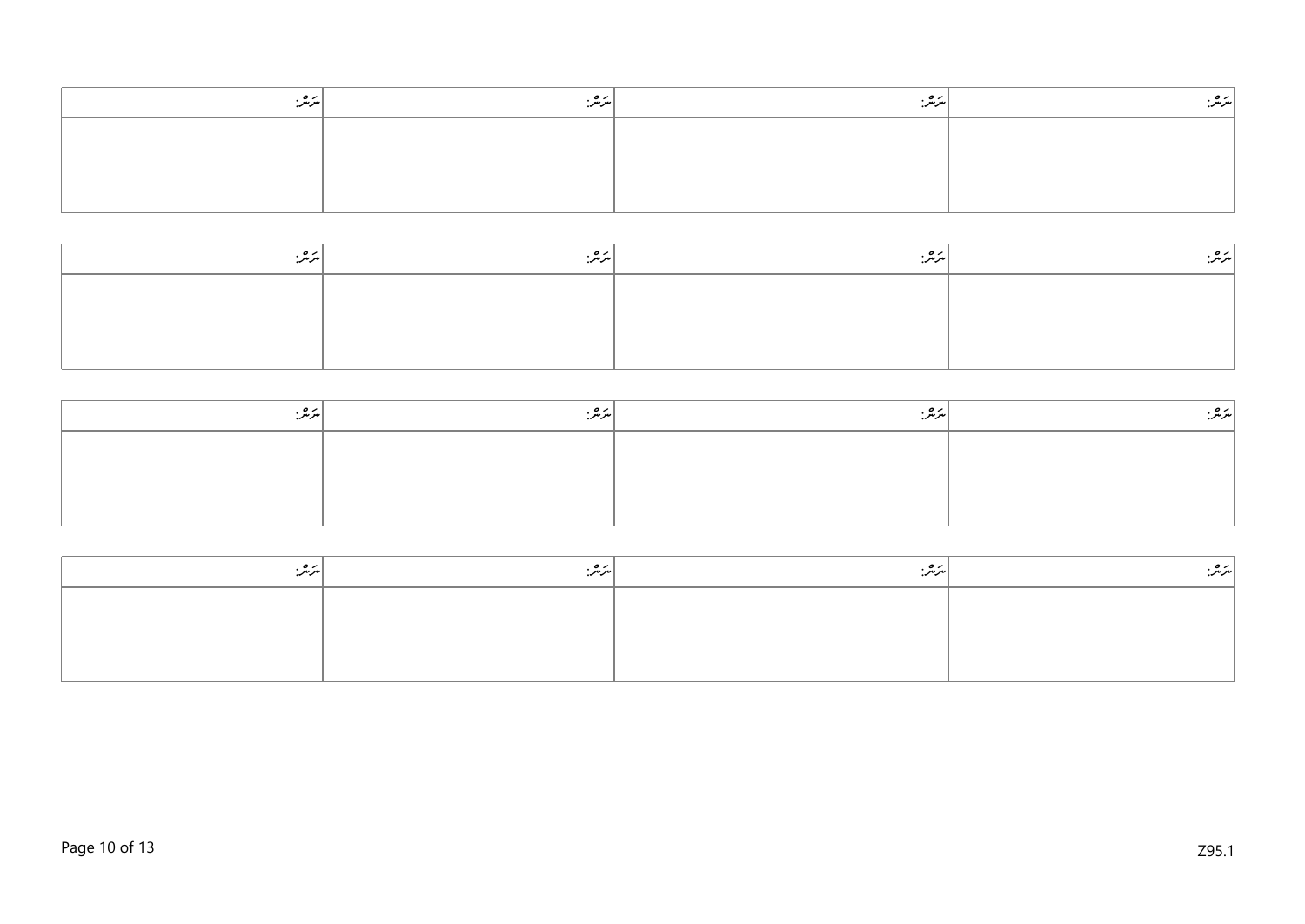| ير هو . | $\overline{\phantom{a}}$ | يرمر | اير هنه. |
|---------|--------------------------|------|----------|
|         |                          |      |          |
|         |                          |      |          |
|         |                          |      |          |

| يريثن | ' سرسر . |  |
|-------|----------|--|
|       |          |  |
|       |          |  |
|       |          |  |

| بر ه | . ه | $\sim$<br>سرسر |  |
|------|-----|----------------|--|
|      |     |                |  |
|      |     |                |  |
|      |     |                |  |

| 。<br>. س | ىرىىر |  |
|----------|-------|--|
|          |       |  |
|          |       |  |
|          |       |  |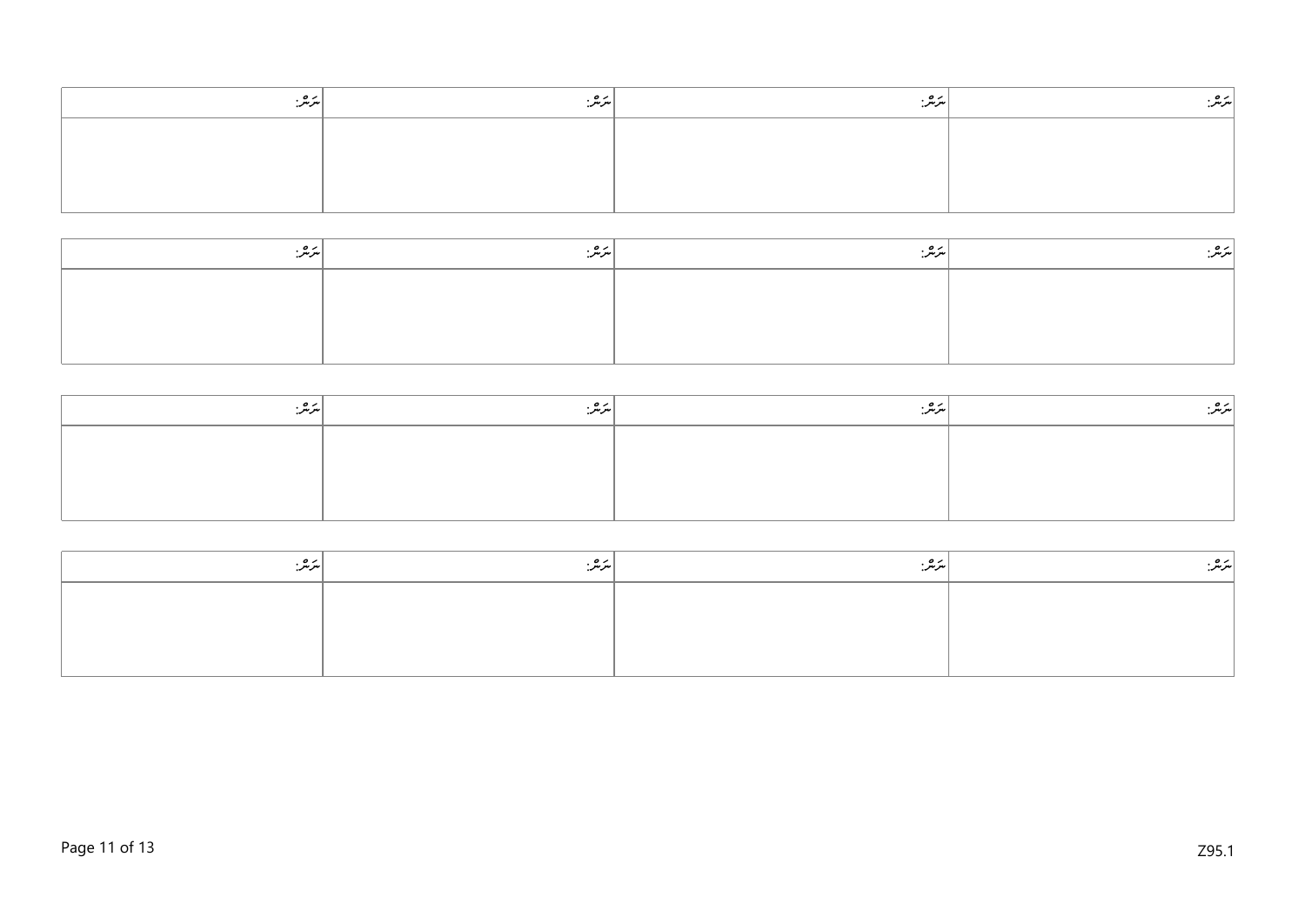| ير هو . | $\overline{\phantom{a}}$ | يرمر | اير هنه. |
|---------|--------------------------|------|----------|
|         |                          |      |          |
|         |                          |      |          |
|         |                          |      |          |

| ىر تىر: | $\circ$ $\sim$<br>" سرسر . | يبرحه | o . |
|---------|----------------------------|-------|-----|
|         |                            |       |     |
|         |                            |       |     |
|         |                            |       |     |

| 'تترنثر: | 。<br>,,,, |  |
|----------|-----------|--|
|          |           |  |
|          |           |  |
|          |           |  |

|  | . ه |
|--|-----|
|  |     |
|  |     |
|  |     |